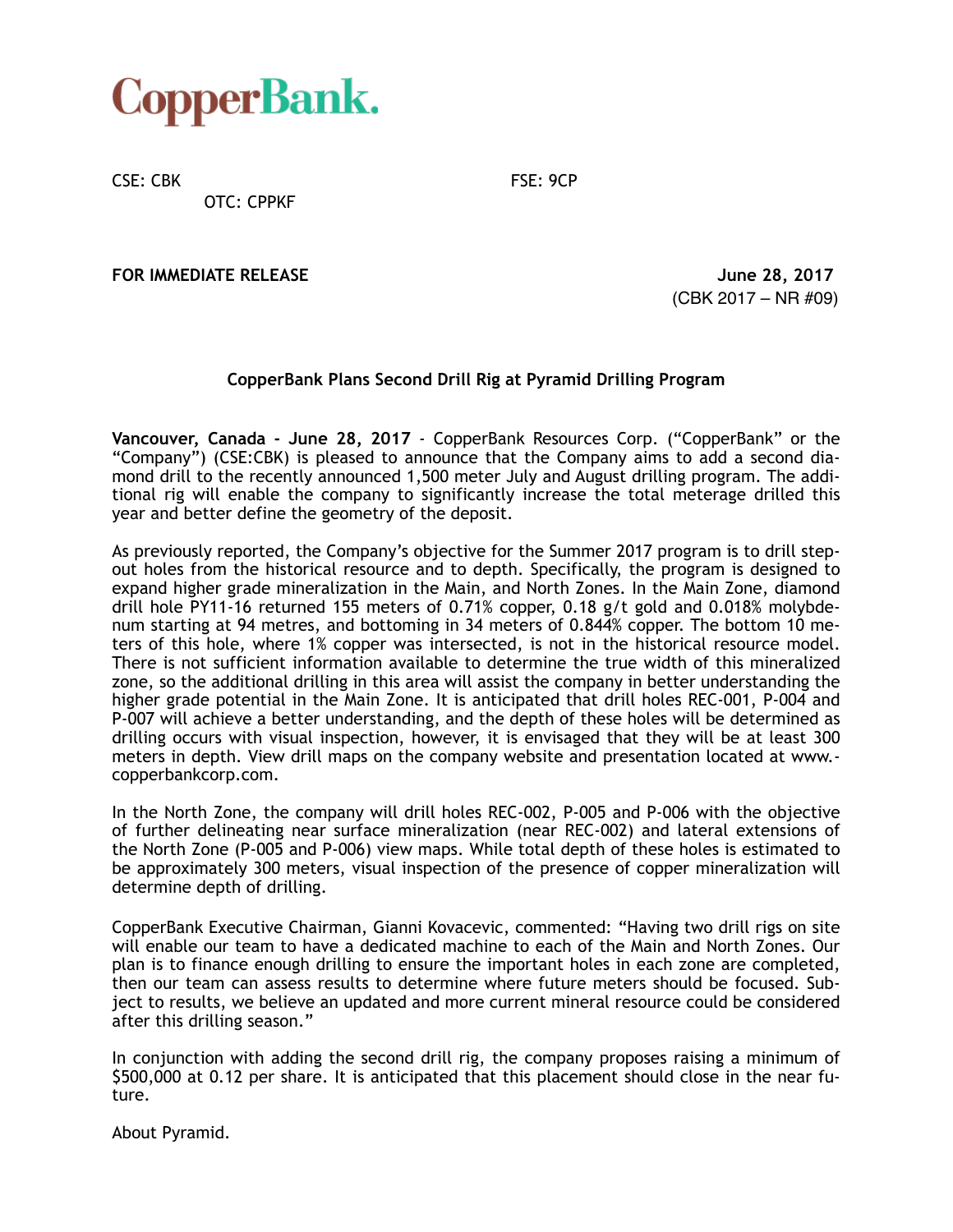The Pyramid deposit is a copper-molybdenum-gold exploration project where CopperBank has an option to earn a 100% interest. The project is located on private property with the subsurface controlled by The Aleut Corporation, an Alaska Native-owned corporation. Applying a 0.4% copper cut-off, Pyramid has an historic (SRK, July 2013) NI 43-101 Resource Estimate with inferred mineral resources of 122 million tonnes at 0.41% copper, 0.02% molybdenum, and 0.10 g/t gold. A QP has not done sufficient work to classify the historical estimate as current mineral resources. The Company is not treating the historical estimate as current mineral resources.

For more information on CopperBank Resources visit the website at www.copperbankcorp. com. Robert McLeod, P.Geo and Qualified Person as defined by NI 43-101 has reviewed and approved the technical information in this release.

On behalf of CopperBank Resources Corp.

"Gianni Kovacevic"

Executive Chairman

| Address: | Suite 1500, 409 Granville Street, Vancouver, BC V6C 1T2 |
|----------|---------------------------------------------------------|
| Tel:     | 604-889-0852                                            |
| E-mail:  | gk@copperbankcorp.com                                   |
| Website: | www.copperbankcorp.com                                  |

Advisory Regarding Forward-Looking Statements

*Certain information in this release constitutes forward looking statements or information ("forward-looking statements") under applicable securities laws and necessarily involves risks and uncertainties. Forward-looking statements included herein are made as of the date of this news release and, except as required by applicable law, CopperBank does not undertake any obligation to update or revise any of the forward-looking statements, whether as a result of new information, future events or otherwise. The forward-looking statements contained in this document are expressly qualified by this cautionary statement. Forward-looking statements relate to future events or future performance and reflects management of CopperBank's expectations or beliefs regarding future events. In certain cases, forward-looking statements can be identified by the use of words such as "plans", or "believes", or variations of such words and phrases or statements that certain actions, events or results "may", "could", "would", "might" or "will be taken", "occur" or "be achieved" or the negative of these terms or comparable terminology. Examples of forwardlooking statements in this news release include, but are not limited to, statements with respect to the Company's ongoing review of its existing portfolio, the involvement of CopperBank in any potential divestiture, spin-out, partnership or other transactions involving the Company's portfolio assets, and the ability of the Company to complete any such transactions, the ability of CopperBank to enter into transactions that will ultimately enhance shareholder value, and potential future work or activities in respect of the Pyramid project or the Contact project. Although CopperBank be*lieves that the expectations reflected in the forward-looking statements are reasonable, forward-looking statements *have been based on factors and assumptions concerning future events which may prove to be inaccurate. Those*  factors and assumptions are based upon currently available information available to CopperBank. Forward-looking *statements are based, in part, on assumptions and factors that may change or prove to be incorrect, thus causing actual results, performance or achievements to be materially different from those expressed or implied by forward*looking information. Such factors and assumptions include, but are not limited to, the Company's ability to identify and *complete one or more transactions involving the Company's portfolio assets that enhance shareholder value as part of management's ongoing review of strategic alternatives in the current market conditions. By their very nature, forward-looking statements involve known and unknown risks, uncertainties and other factors which may cause the actual results, performance or achievements to be materially different from any future results, performance or achieve*ments expressed or implied by forward-looking statements. Such factors include, but are not limited to, the risk that *the Company will not be able to identify and complete one or more transactions involving the Company's portfolio assets that enhance shareholder value as part of management's ongoing review of strategic alternatives in the cur*rent market conditions. Although CopperBank has attempted to identify important factors that could cause actual *actions, events or results to differ materially from forward-looking statements, there may be other factors that cause*